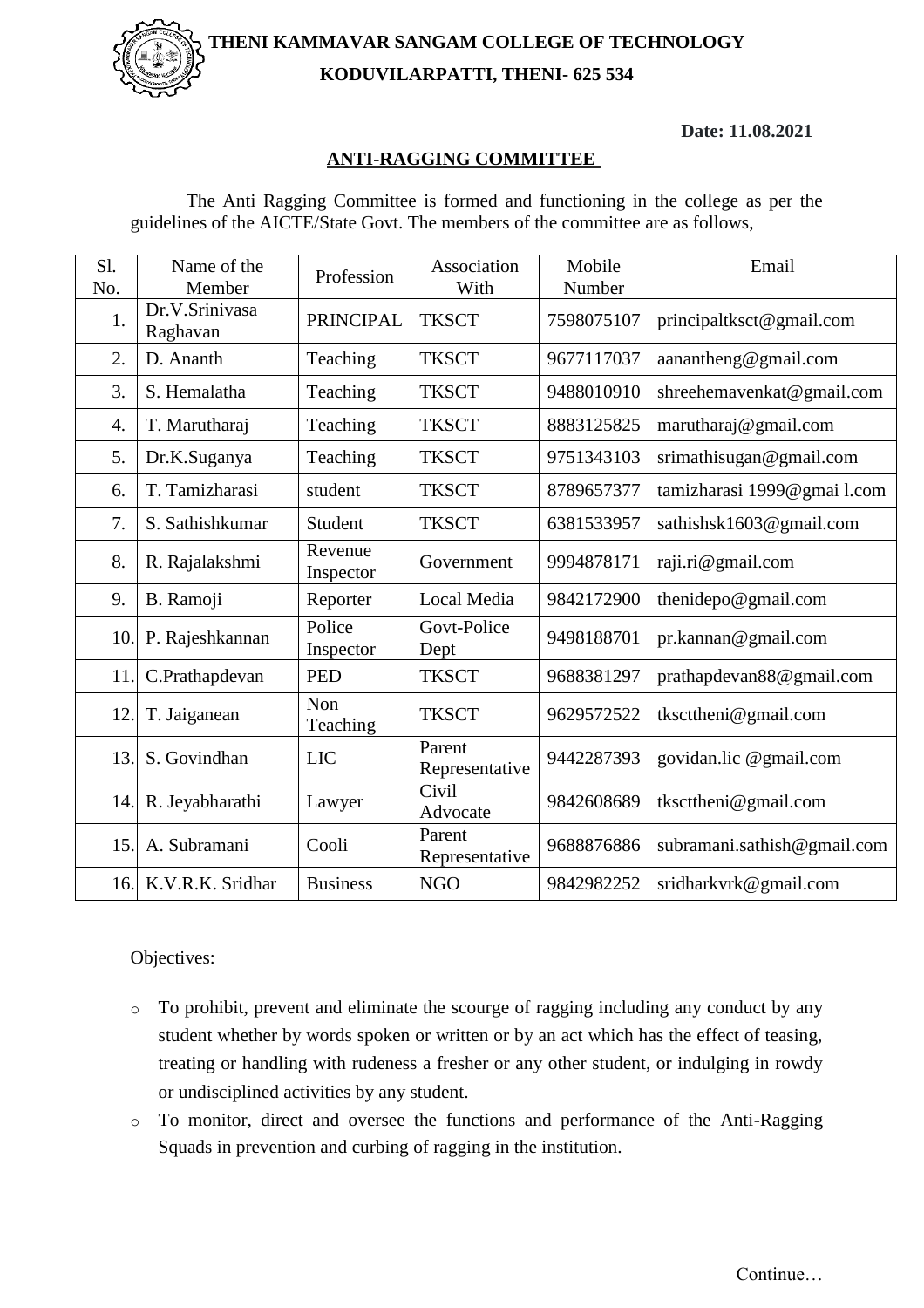

Responsibilities:

- To be vigilant at all hours all around the campus and other places vulnerable to incidents of, and having the potential of, ragging and shall be empowered to inspect such places.
- To make surprise raids on hostels, and other places vulnerable to incidents and having the potential for ragging.
- To conduct an on-the-spot enquiry into any incident of ragging referred to it by the faculty or student or parent or guardian, as the case may be: and the enquiry report along with recommendations shall be submitted to the Head of the Institution for action.
- To ensure the display of posters on Institution and Department Notice Boards and other prominent designated places.
- To offer services of counseling and create awareness to the students.

Ragging is a criminal offense. Ragging is strictly prohibited by both State Govt. and Central Govt. Punishment for ragging will be as per the provisions of the law as directed by the govt.

PRINCIPAL

Copy to:- All HOD's, Students, Office, File.